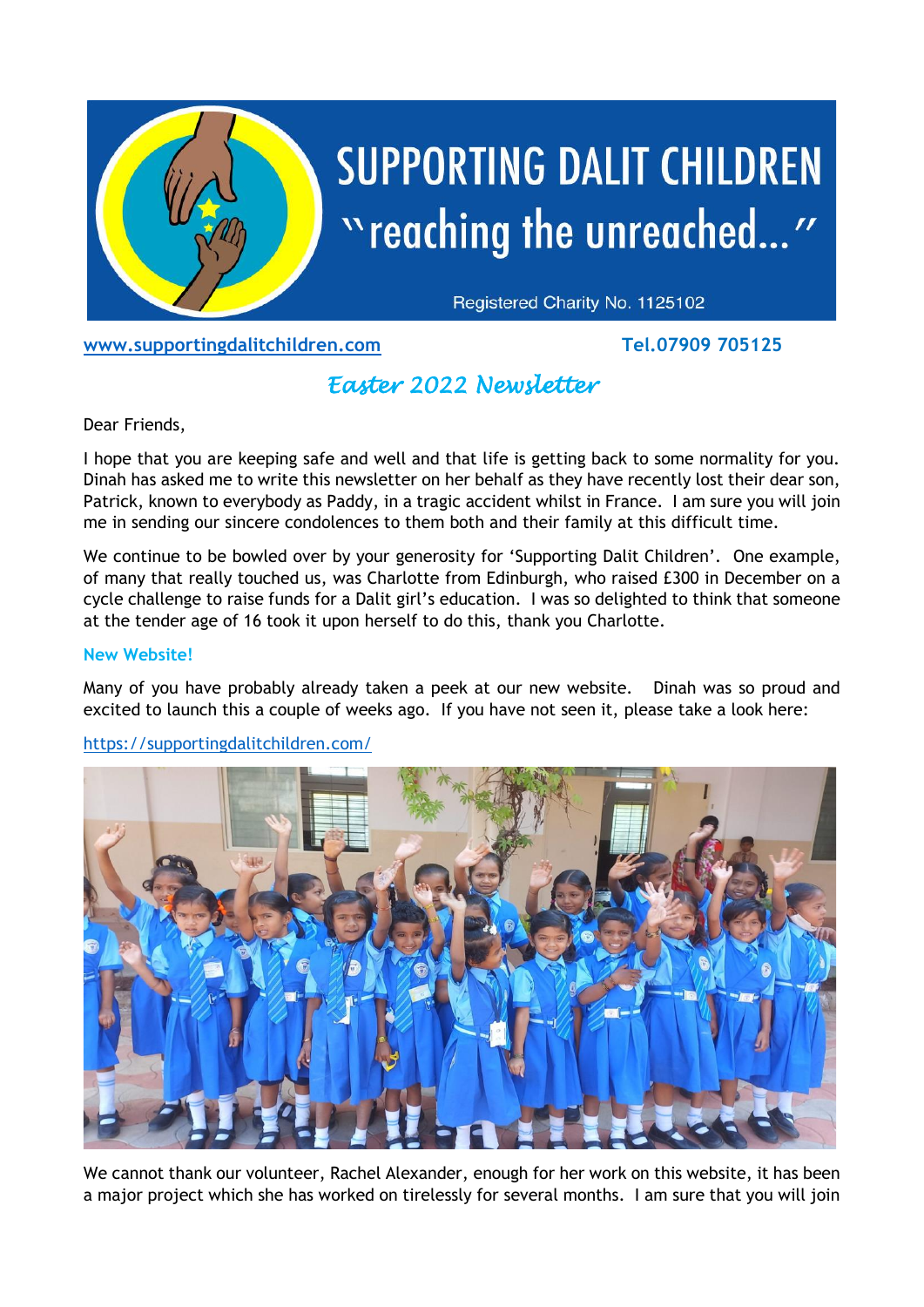me in congratulating her on her achievement, together with Karl, our freelance web developer at Prolifik for helping us with all the technical updates [\(https://prolifik.co.uk\)](https://prolifik.co.uk/).

We now have such a colourful, informative website. We are grateful to those of you that have already sent in your comments and Rachel has taken these on board to improve the site even more. Keep the comments coming in!



Supporting Dalit Children has been successful over the years and we are always transparent with our costs. None of the charity's funds have been used to cover this new website, it has been done by volunteers and a generous donation.

There is lots of information about our appeals, alongside many heart-warming stories. Children in need of sponsorship have their own dedicated page too.



#### **Drinking Water Project**

This project is one we continue to support, supplying drinking water to remove villages. This project is quite literally a life saver. Since the launch of our new website we have been able to share photos like this one and share the plight of families, which has resulted in further donations being sent in for this cause. Thank you!

This is an ongoing need and quite simply, the more support we can give, the more families will benefit from clean water.



#### **From Sponsor Parents**

I wrote to several sponsor parents asking them if they would write a piece for the new website about how they got involved with 'Supporting Dalit Children' and what it meant to them. I was amazed at the response and how appreciative you all are for the work that Dinah and Peter do for the charity. Sponsor parents love to receive the beautiful cards at Christmas and Easter and hear news about the children they sponsor. My grateful thanks to those of you who participated in this. Take a look at the experiences from students, teachers and visitors too.

#### **Khammam Health Centre**

Dinah was recently been contacted by Sister Sujatha who has heard about our work and is appealing to us to help fund a Medical Doctor. She writes: 'I was happy to know about you and your love for the poor people through Sister Julie. We are six sisters in this Community and among us two of them are Nurses and one Sister is trained as Pharmacist. We are running a five